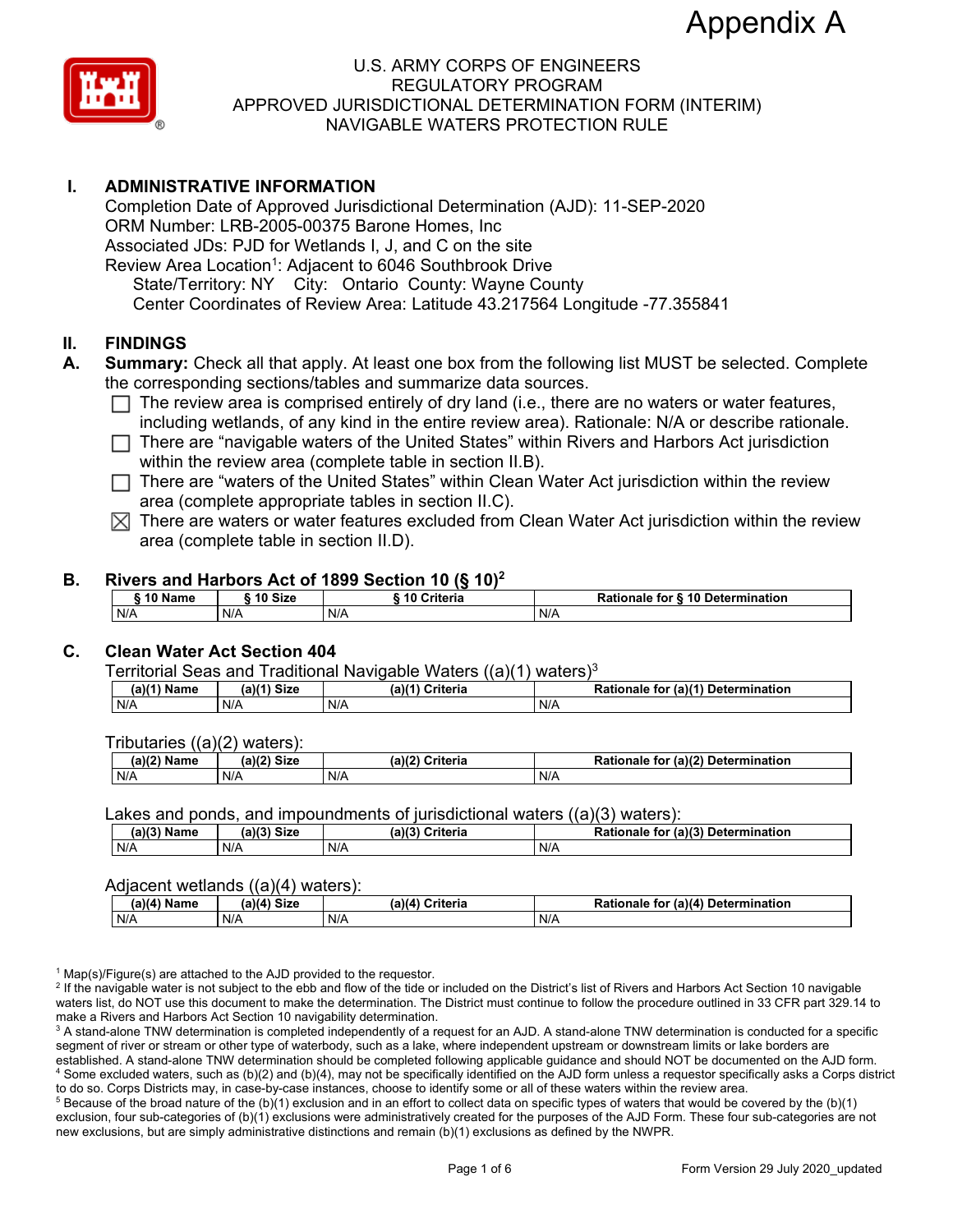

# **D. Excluded Waters or Features**

Excluded waters  $((b)(1) - (b)(12))^4$ :

| <b>Exclusion Name</b> | <b>Exclusion Size</b> | Exclusion <sup>5</sup>                                                                                                              | <b>Rationale for Exclusion Determination</b>                                                                                                                                                                                                                                                                                                                                                                                                                                                                                                                                                                                                                                                                                                                                                                                                                                                                                                                                                                                                                                                                                                                                                                                                              |
|-----------------------|-----------------------|-------------------------------------------------------------------------------------------------------------------------------------|-----------------------------------------------------------------------------------------------------------------------------------------------------------------------------------------------------------------------------------------------------------------------------------------------------------------------------------------------------------------------------------------------------------------------------------------------------------------------------------------------------------------------------------------------------------------------------------------------------------------------------------------------------------------------------------------------------------------------------------------------------------------------------------------------------------------------------------------------------------------------------------------------------------------------------------------------------------------------------------------------------------------------------------------------------------------------------------------------------------------------------------------------------------------------------------------------------------------------------------------------------------|
| <b>Wetland A</b>      | $0.429$ acres         | (b)(1) Water or water feature that is<br>not identified in (a)(1)-(a)(4) and<br>does not meet the other (b)(1) sub-<br>categories   | Wetland A is a PFO wetland that is 0.429 acres in size<br>and located near the middle of the parcel. During the<br>October 2018 site visit, the boundary was walked and<br>no drainageways or streams were located within the<br>vicinity of the wetland. The wetland is surrounded by<br>farmland, woods and residential subdivision. All<br>resources reviewed and the site visit confirms Wetland<br>A is an excluded water. The nearest A(2) waters,<br>Fourmile and Mill Creeks, are approximately ~2505-<br>4,462 linear feet to the East and West of the delineated<br>parcel. Wetland A is outside any visible floodplain<br>based on topography and visual observations.<br>Observations during the site visit and an in-house<br>review of resources support the determination that<br>Wetland A does not abut an $(a)(1)$ through $(a)(3)$ water.<br>Also, the distance of Wetland A to Fourmile and Mill<br>Creeks, A(2) waters, indicates the wetland would not be<br>inundated by flooding by an (a)(1) through a(3) water.<br>Finally, wetland A is not separated from an (a)(1)<br>through (a)(3) water via a natural berm or barrier, and is<br>not separated from an $a(1) - a(3)$ water via an artificial<br>structure or feature.     |
| Wetland B             | $0.798$ acres         | (b)(1) Water or water feature that is<br>not identified in $(a)(1)-(a)(4)$ and<br>does not meet the other (b)(1) sub-<br>categories | Wetland B is a PFO wetland that is 0.798 acres in size<br>and located near the middle of the parcel. During the<br>October 2018 site visit, the boundary was walked and<br>no drainageways or streams were located within the<br>vicinity of the wetland. The wetland is surrounded by<br>farmland, woods and residential subdivision. All<br>resources reviewed and the site visit confirms Wetland<br>B is an excluded water. The nearest A(2) waters,<br>Fourmile and Mill Creeks, are approximately ~2705-<br>4,262 linear feet to the East and West of the delineated<br>parcel. Wetland B is outside any visible floodplain<br>based on topography and visual observations.<br>Observations during the site visit and an in-house<br>review of resources support the determination that<br>Wetland B does not abut an $(a)(1)$ through $(a)(3)$ water.<br>Also, the distance of Wetland B to Fourmile and Mill<br>Creeks, A(2) waters, indicates the wetland would not be<br>inundated by flooding by an $(a)(1)$ through $a(3)$ water.<br>Finally, wetland B is not separated from an (a)(1)<br>through (a)(3) water via a natural berm or barrier, and is<br>not separated from an $a(1) - a(3)$ water via an artificial<br>structure or feature. |
| <b>Wetland D</b>      | $0.067$ acres         | (b)(1) Water or water feature that is<br>not identified in $(a)(1)-(a)(4)$ and<br>does not meet the other $(b)(1)$ sub-             | Wetland D is a PFO wetland that is 0.067 acres in size<br>and located near the middle of the parcel. During the<br>October 2018 site visit, the boundary was walked and                                                                                                                                                                                                                                                                                                                                                                                                                                                                                                                                                                                                                                                                                                                                                                                                                                                                                                                                                                                                                                                                                   |

 $1$  Map(s)/Figure(s) are attached to the AJD provided to the requestor.

<sup>2</sup> If the navigable water is not subject to the ebb and flow of the tide or included on the District's list of Rivers and Harbors Act Section 10 navigable waters list, do NOT use this document to make the determination. The District must continue to follow the procedure outlined in 33 CFR part 329.14 to make a Rivers and Harbors Act Section 10 navigability determination.

<sup>3</sup> A stand-alone TNW determination is completed independently of a request for an AJD. A stand-alone TNW determination is conducted for a specific segment of river or stream or other type of waterbody, such as a lake, where independent upstream or downstream limits or lake borders are established. A stand-alone TNW determination should be completed following applicable guidance and should NOT be documented on the AJD form. <sup>4</sup> Some excluded waters, such as (b)(2) and (b)(4), may not be specifically identified on the AJD form unless a requestor specifically asks a Corps district to do so. Corps Districts may, in case-by-case instances, choose to identify some or all of these waters within the review area.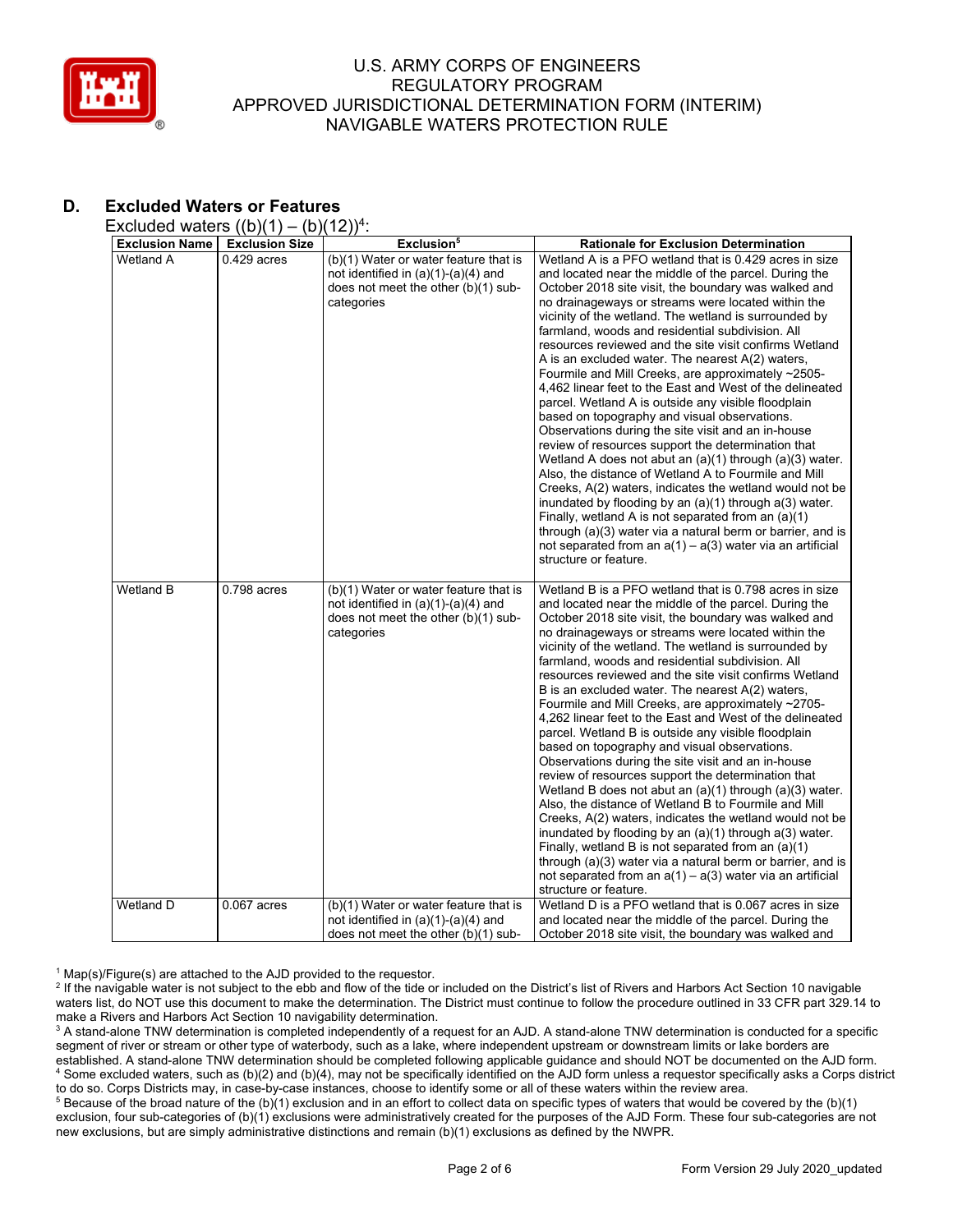

| vicinity of the wetland. The wetland is surrounded by<br>farmland, woods and residential subdivision. All<br>resources reviewed and the site visit confirms Wetland<br>D is an excluded water. The nearest A(2) waters,<br>Fourmile and Mill Creeks, are approximately ~2750-<br>4,465 linear feet to the East and West of the delineated<br>parcel. Wetland D is outside any visible floodplain<br>based on topography and visual observations.<br>Observations during the site visit and an in-house<br>review of resources support the determination that<br>Wetland D does not abut an $(a)(1)$ through $(a)(3)$ water.<br>Also, the distance of Wetland D to Fourmile and Mill<br>Creeks, A(2) waters, indicates the wetland would not be<br>inundated by flooding by an $(a)(1)$ through $a(3)$ water.<br>Finally, wetland D is not separated from an $(a)(1)$<br>through (a)(3) water via a natural berm or barrier, and is<br>not separated from an $a(1) - a(3)$ water via an artificial<br>structure or feature.<br>Wetland E<br>Wetland E is a PFO wetland that is 0.462 acres in size<br>$0.462$ acres<br>(b)(1) Water or water feature that is<br>and located near the middle of the parcel. During the<br>not identified in $(a)(1)-(a)(4)$ and<br>does not meet the other (b)(1) sub-<br>October 2018 site visit, the boundary was walked and<br>categories<br>no drainageways or streams were located within the<br>vicinity of the wetland. The wetland is surrounded by<br>farmland, woods and residential subdivision. All<br>resources reviewed and the site visit confirms Wetland<br>E is an excluded water. The nearest $A(2)$ waters,<br>Fourmile and Mill Creeks, are approximately ~2300-<br>4,650 linear feet to the East and West of the delineated<br>parcel. Wetland E is outside any visible floodplain<br>based on topography and visual observations.<br>Observations during the site visit and an in-house<br>review of resources support the determination that<br>Wetland E does not abut an (a)(1) through (a)(3) water.<br>Also, the distance of Wetland E to Fourmile and Mill<br>Creeks, A(2) waters, indicates the wetland would not be<br>inundated by flooding by an $(a)(1)$ through $a(3)$ water.<br>Finally, wetland E is not separated from an $(a)(1)$<br>through (a)(3) water via a natural berm or barrier, and is<br>not separated from an $a(1) - a(3)$ water via an artificial<br>structure or feature.<br>Wetland F<br>Wetland F is a PFO wetland that is 0.641 acres in size<br>$0.641$ acres<br>(b)(1) Water or water feature that is<br>not identified in $(a)(1)-(a)(4)$ and<br>and located near the middle of the parcel. During the<br>does not meet the other $(b)(1)$ sub-<br>October 2018 site visit, the boundary was walked and<br>no drainageways or streams were located within the<br>categories<br>vicinity of the wetland. The wetland is surrounded by<br>farmland, woods and residential subdivision. All<br>resources reviewed and the site visit confirms Wetland<br>F is an excluded water. The nearest A(2) waters,<br>Fourmile and Mill Creeks, are approximately ~2200-<br>4,850 linear feet to the East and West of the delineated<br>parcel. Wetland F is outside any visible floodplain |  | categories | no drainageways or streams were located within the |
|--------------------------------------------------------------------------------------------------------------------------------------------------------------------------------------------------------------------------------------------------------------------------------------------------------------------------------------------------------------------------------------------------------------------------------------------------------------------------------------------------------------------------------------------------------------------------------------------------------------------------------------------------------------------------------------------------------------------------------------------------------------------------------------------------------------------------------------------------------------------------------------------------------------------------------------------------------------------------------------------------------------------------------------------------------------------------------------------------------------------------------------------------------------------------------------------------------------------------------------------------------------------------------------------------------------------------------------------------------------------------------------------------------------------------------------------------------------------------------------------------------------------------------------------------------------------------------------------------------------------------------------------------------------------------------------------------------------------------------------------------------------------------------------------------------------------------------------------------------------------------------------------------------------------------------------------------------------------------------------------------------------------------------------------------------------------------------------------------------------------------------------------------------------------------------------------------------------------------------------------------------------------------------------------------------------------------------------------------------------------------------------------------------------------------------------------------------------------------------------------------------------------------------------------------------------------------------------------------------------------------------------------------------------------------------------------------------------------------------------------------------------------------------------------------------------------------------------------------------------------------------------------------------------------------------------------------------------------------------------------------------------------------------------------------------------------------------------------------------------------------------------------------------------------------------------------------------------------------------------------------------------------------|--|------------|----------------------------------------------------|
|                                                                                                                                                                                                                                                                                                                                                                                                                                                                                                                                                                                                                                                                                                                                                                                                                                                                                                                                                                                                                                                                                                                                                                                                                                                                                                                                                                                                                                                                                                                                                                                                                                                                                                                                                                                                                                                                                                                                                                                                                                                                                                                                                                                                                                                                                                                                                                                                                                                                                                                                                                                                                                                                                                                                                                                                                                                                                                                                                                                                                                                                                                                                                                                                                                                                          |  |            |                                                    |
|                                                                                                                                                                                                                                                                                                                                                                                                                                                                                                                                                                                                                                                                                                                                                                                                                                                                                                                                                                                                                                                                                                                                                                                                                                                                                                                                                                                                                                                                                                                                                                                                                                                                                                                                                                                                                                                                                                                                                                                                                                                                                                                                                                                                                                                                                                                                                                                                                                                                                                                                                                                                                                                                                                                                                                                                                                                                                                                                                                                                                                                                                                                                                                                                                                                                          |  |            |                                                    |
|                                                                                                                                                                                                                                                                                                                                                                                                                                                                                                                                                                                                                                                                                                                                                                                                                                                                                                                                                                                                                                                                                                                                                                                                                                                                                                                                                                                                                                                                                                                                                                                                                                                                                                                                                                                                                                                                                                                                                                                                                                                                                                                                                                                                                                                                                                                                                                                                                                                                                                                                                                                                                                                                                                                                                                                                                                                                                                                                                                                                                                                                                                                                                                                                                                                                          |  |            |                                                    |
|                                                                                                                                                                                                                                                                                                                                                                                                                                                                                                                                                                                                                                                                                                                                                                                                                                                                                                                                                                                                                                                                                                                                                                                                                                                                                                                                                                                                                                                                                                                                                                                                                                                                                                                                                                                                                                                                                                                                                                                                                                                                                                                                                                                                                                                                                                                                                                                                                                                                                                                                                                                                                                                                                                                                                                                                                                                                                                                                                                                                                                                                                                                                                                                                                                                                          |  |            |                                                    |
|                                                                                                                                                                                                                                                                                                                                                                                                                                                                                                                                                                                                                                                                                                                                                                                                                                                                                                                                                                                                                                                                                                                                                                                                                                                                                                                                                                                                                                                                                                                                                                                                                                                                                                                                                                                                                                                                                                                                                                                                                                                                                                                                                                                                                                                                                                                                                                                                                                                                                                                                                                                                                                                                                                                                                                                                                                                                                                                                                                                                                                                                                                                                                                                                                                                                          |  |            |                                                    |
|                                                                                                                                                                                                                                                                                                                                                                                                                                                                                                                                                                                                                                                                                                                                                                                                                                                                                                                                                                                                                                                                                                                                                                                                                                                                                                                                                                                                                                                                                                                                                                                                                                                                                                                                                                                                                                                                                                                                                                                                                                                                                                                                                                                                                                                                                                                                                                                                                                                                                                                                                                                                                                                                                                                                                                                                                                                                                                                                                                                                                                                                                                                                                                                                                                                                          |  |            |                                                    |
|                                                                                                                                                                                                                                                                                                                                                                                                                                                                                                                                                                                                                                                                                                                                                                                                                                                                                                                                                                                                                                                                                                                                                                                                                                                                                                                                                                                                                                                                                                                                                                                                                                                                                                                                                                                                                                                                                                                                                                                                                                                                                                                                                                                                                                                                                                                                                                                                                                                                                                                                                                                                                                                                                                                                                                                                                                                                                                                                                                                                                                                                                                                                                                                                                                                                          |  |            |                                                    |
|                                                                                                                                                                                                                                                                                                                                                                                                                                                                                                                                                                                                                                                                                                                                                                                                                                                                                                                                                                                                                                                                                                                                                                                                                                                                                                                                                                                                                                                                                                                                                                                                                                                                                                                                                                                                                                                                                                                                                                                                                                                                                                                                                                                                                                                                                                                                                                                                                                                                                                                                                                                                                                                                                                                                                                                                                                                                                                                                                                                                                                                                                                                                                                                                                                                                          |  |            |                                                    |
|                                                                                                                                                                                                                                                                                                                                                                                                                                                                                                                                                                                                                                                                                                                                                                                                                                                                                                                                                                                                                                                                                                                                                                                                                                                                                                                                                                                                                                                                                                                                                                                                                                                                                                                                                                                                                                                                                                                                                                                                                                                                                                                                                                                                                                                                                                                                                                                                                                                                                                                                                                                                                                                                                                                                                                                                                                                                                                                                                                                                                                                                                                                                                                                                                                                                          |  |            |                                                    |
|                                                                                                                                                                                                                                                                                                                                                                                                                                                                                                                                                                                                                                                                                                                                                                                                                                                                                                                                                                                                                                                                                                                                                                                                                                                                                                                                                                                                                                                                                                                                                                                                                                                                                                                                                                                                                                                                                                                                                                                                                                                                                                                                                                                                                                                                                                                                                                                                                                                                                                                                                                                                                                                                                                                                                                                                                                                                                                                                                                                                                                                                                                                                                                                                                                                                          |  |            |                                                    |
|                                                                                                                                                                                                                                                                                                                                                                                                                                                                                                                                                                                                                                                                                                                                                                                                                                                                                                                                                                                                                                                                                                                                                                                                                                                                                                                                                                                                                                                                                                                                                                                                                                                                                                                                                                                                                                                                                                                                                                                                                                                                                                                                                                                                                                                                                                                                                                                                                                                                                                                                                                                                                                                                                                                                                                                                                                                                                                                                                                                                                                                                                                                                                                                                                                                                          |  |            |                                                    |
|                                                                                                                                                                                                                                                                                                                                                                                                                                                                                                                                                                                                                                                                                                                                                                                                                                                                                                                                                                                                                                                                                                                                                                                                                                                                                                                                                                                                                                                                                                                                                                                                                                                                                                                                                                                                                                                                                                                                                                                                                                                                                                                                                                                                                                                                                                                                                                                                                                                                                                                                                                                                                                                                                                                                                                                                                                                                                                                                                                                                                                                                                                                                                                                                                                                                          |  |            |                                                    |
|                                                                                                                                                                                                                                                                                                                                                                                                                                                                                                                                                                                                                                                                                                                                                                                                                                                                                                                                                                                                                                                                                                                                                                                                                                                                                                                                                                                                                                                                                                                                                                                                                                                                                                                                                                                                                                                                                                                                                                                                                                                                                                                                                                                                                                                                                                                                                                                                                                                                                                                                                                                                                                                                                                                                                                                                                                                                                                                                                                                                                                                                                                                                                                                                                                                                          |  |            |                                                    |
|                                                                                                                                                                                                                                                                                                                                                                                                                                                                                                                                                                                                                                                                                                                                                                                                                                                                                                                                                                                                                                                                                                                                                                                                                                                                                                                                                                                                                                                                                                                                                                                                                                                                                                                                                                                                                                                                                                                                                                                                                                                                                                                                                                                                                                                                                                                                                                                                                                                                                                                                                                                                                                                                                                                                                                                                                                                                                                                                                                                                                                                                                                                                                                                                                                                                          |  |            |                                                    |
|                                                                                                                                                                                                                                                                                                                                                                                                                                                                                                                                                                                                                                                                                                                                                                                                                                                                                                                                                                                                                                                                                                                                                                                                                                                                                                                                                                                                                                                                                                                                                                                                                                                                                                                                                                                                                                                                                                                                                                                                                                                                                                                                                                                                                                                                                                                                                                                                                                                                                                                                                                                                                                                                                                                                                                                                                                                                                                                                                                                                                                                                                                                                                                                                                                                                          |  |            |                                                    |
|                                                                                                                                                                                                                                                                                                                                                                                                                                                                                                                                                                                                                                                                                                                                                                                                                                                                                                                                                                                                                                                                                                                                                                                                                                                                                                                                                                                                                                                                                                                                                                                                                                                                                                                                                                                                                                                                                                                                                                                                                                                                                                                                                                                                                                                                                                                                                                                                                                                                                                                                                                                                                                                                                                                                                                                                                                                                                                                                                                                                                                                                                                                                                                                                                                                                          |  |            |                                                    |
|                                                                                                                                                                                                                                                                                                                                                                                                                                                                                                                                                                                                                                                                                                                                                                                                                                                                                                                                                                                                                                                                                                                                                                                                                                                                                                                                                                                                                                                                                                                                                                                                                                                                                                                                                                                                                                                                                                                                                                                                                                                                                                                                                                                                                                                                                                                                                                                                                                                                                                                                                                                                                                                                                                                                                                                                                                                                                                                                                                                                                                                                                                                                                                                                                                                                          |  |            |                                                    |
|                                                                                                                                                                                                                                                                                                                                                                                                                                                                                                                                                                                                                                                                                                                                                                                                                                                                                                                                                                                                                                                                                                                                                                                                                                                                                                                                                                                                                                                                                                                                                                                                                                                                                                                                                                                                                                                                                                                                                                                                                                                                                                                                                                                                                                                                                                                                                                                                                                                                                                                                                                                                                                                                                                                                                                                                                                                                                                                                                                                                                                                                                                                                                                                                                                                                          |  |            |                                                    |
|                                                                                                                                                                                                                                                                                                                                                                                                                                                                                                                                                                                                                                                                                                                                                                                                                                                                                                                                                                                                                                                                                                                                                                                                                                                                                                                                                                                                                                                                                                                                                                                                                                                                                                                                                                                                                                                                                                                                                                                                                                                                                                                                                                                                                                                                                                                                                                                                                                                                                                                                                                                                                                                                                                                                                                                                                                                                                                                                                                                                                                                                                                                                                                                                                                                                          |  |            |                                                    |
|                                                                                                                                                                                                                                                                                                                                                                                                                                                                                                                                                                                                                                                                                                                                                                                                                                                                                                                                                                                                                                                                                                                                                                                                                                                                                                                                                                                                                                                                                                                                                                                                                                                                                                                                                                                                                                                                                                                                                                                                                                                                                                                                                                                                                                                                                                                                                                                                                                                                                                                                                                                                                                                                                                                                                                                                                                                                                                                                                                                                                                                                                                                                                                                                                                                                          |  |            |                                                    |
|                                                                                                                                                                                                                                                                                                                                                                                                                                                                                                                                                                                                                                                                                                                                                                                                                                                                                                                                                                                                                                                                                                                                                                                                                                                                                                                                                                                                                                                                                                                                                                                                                                                                                                                                                                                                                                                                                                                                                                                                                                                                                                                                                                                                                                                                                                                                                                                                                                                                                                                                                                                                                                                                                                                                                                                                                                                                                                                                                                                                                                                                                                                                                                                                                                                                          |  |            |                                                    |
|                                                                                                                                                                                                                                                                                                                                                                                                                                                                                                                                                                                                                                                                                                                                                                                                                                                                                                                                                                                                                                                                                                                                                                                                                                                                                                                                                                                                                                                                                                                                                                                                                                                                                                                                                                                                                                                                                                                                                                                                                                                                                                                                                                                                                                                                                                                                                                                                                                                                                                                                                                                                                                                                                                                                                                                                                                                                                                                                                                                                                                                                                                                                                                                                                                                                          |  |            |                                                    |
|                                                                                                                                                                                                                                                                                                                                                                                                                                                                                                                                                                                                                                                                                                                                                                                                                                                                                                                                                                                                                                                                                                                                                                                                                                                                                                                                                                                                                                                                                                                                                                                                                                                                                                                                                                                                                                                                                                                                                                                                                                                                                                                                                                                                                                                                                                                                                                                                                                                                                                                                                                                                                                                                                                                                                                                                                                                                                                                                                                                                                                                                                                                                                                                                                                                                          |  |            |                                                    |
|                                                                                                                                                                                                                                                                                                                                                                                                                                                                                                                                                                                                                                                                                                                                                                                                                                                                                                                                                                                                                                                                                                                                                                                                                                                                                                                                                                                                                                                                                                                                                                                                                                                                                                                                                                                                                                                                                                                                                                                                                                                                                                                                                                                                                                                                                                                                                                                                                                                                                                                                                                                                                                                                                                                                                                                                                                                                                                                                                                                                                                                                                                                                                                                                                                                                          |  |            |                                                    |
|                                                                                                                                                                                                                                                                                                                                                                                                                                                                                                                                                                                                                                                                                                                                                                                                                                                                                                                                                                                                                                                                                                                                                                                                                                                                                                                                                                                                                                                                                                                                                                                                                                                                                                                                                                                                                                                                                                                                                                                                                                                                                                                                                                                                                                                                                                                                                                                                                                                                                                                                                                                                                                                                                                                                                                                                                                                                                                                                                                                                                                                                                                                                                                                                                                                                          |  |            |                                                    |
|                                                                                                                                                                                                                                                                                                                                                                                                                                                                                                                                                                                                                                                                                                                                                                                                                                                                                                                                                                                                                                                                                                                                                                                                                                                                                                                                                                                                                                                                                                                                                                                                                                                                                                                                                                                                                                                                                                                                                                                                                                                                                                                                                                                                                                                                                                                                                                                                                                                                                                                                                                                                                                                                                                                                                                                                                                                                                                                                                                                                                                                                                                                                                                                                                                                                          |  |            |                                                    |
|                                                                                                                                                                                                                                                                                                                                                                                                                                                                                                                                                                                                                                                                                                                                                                                                                                                                                                                                                                                                                                                                                                                                                                                                                                                                                                                                                                                                                                                                                                                                                                                                                                                                                                                                                                                                                                                                                                                                                                                                                                                                                                                                                                                                                                                                                                                                                                                                                                                                                                                                                                                                                                                                                                                                                                                                                                                                                                                                                                                                                                                                                                                                                                                                                                                                          |  |            |                                                    |
|                                                                                                                                                                                                                                                                                                                                                                                                                                                                                                                                                                                                                                                                                                                                                                                                                                                                                                                                                                                                                                                                                                                                                                                                                                                                                                                                                                                                                                                                                                                                                                                                                                                                                                                                                                                                                                                                                                                                                                                                                                                                                                                                                                                                                                                                                                                                                                                                                                                                                                                                                                                                                                                                                                                                                                                                                                                                                                                                                                                                                                                                                                                                                                                                                                                                          |  |            |                                                    |
|                                                                                                                                                                                                                                                                                                                                                                                                                                                                                                                                                                                                                                                                                                                                                                                                                                                                                                                                                                                                                                                                                                                                                                                                                                                                                                                                                                                                                                                                                                                                                                                                                                                                                                                                                                                                                                                                                                                                                                                                                                                                                                                                                                                                                                                                                                                                                                                                                                                                                                                                                                                                                                                                                                                                                                                                                                                                                                                                                                                                                                                                                                                                                                                                                                                                          |  |            |                                                    |
|                                                                                                                                                                                                                                                                                                                                                                                                                                                                                                                                                                                                                                                                                                                                                                                                                                                                                                                                                                                                                                                                                                                                                                                                                                                                                                                                                                                                                                                                                                                                                                                                                                                                                                                                                                                                                                                                                                                                                                                                                                                                                                                                                                                                                                                                                                                                                                                                                                                                                                                                                                                                                                                                                                                                                                                                                                                                                                                                                                                                                                                                                                                                                                                                                                                                          |  |            |                                                    |
|                                                                                                                                                                                                                                                                                                                                                                                                                                                                                                                                                                                                                                                                                                                                                                                                                                                                                                                                                                                                                                                                                                                                                                                                                                                                                                                                                                                                                                                                                                                                                                                                                                                                                                                                                                                                                                                                                                                                                                                                                                                                                                                                                                                                                                                                                                                                                                                                                                                                                                                                                                                                                                                                                                                                                                                                                                                                                                                                                                                                                                                                                                                                                                                                                                                                          |  |            |                                                    |
|                                                                                                                                                                                                                                                                                                                                                                                                                                                                                                                                                                                                                                                                                                                                                                                                                                                                                                                                                                                                                                                                                                                                                                                                                                                                                                                                                                                                                                                                                                                                                                                                                                                                                                                                                                                                                                                                                                                                                                                                                                                                                                                                                                                                                                                                                                                                                                                                                                                                                                                                                                                                                                                                                                                                                                                                                                                                                                                                                                                                                                                                                                                                                                                                                                                                          |  |            |                                                    |
|                                                                                                                                                                                                                                                                                                                                                                                                                                                                                                                                                                                                                                                                                                                                                                                                                                                                                                                                                                                                                                                                                                                                                                                                                                                                                                                                                                                                                                                                                                                                                                                                                                                                                                                                                                                                                                                                                                                                                                                                                                                                                                                                                                                                                                                                                                                                                                                                                                                                                                                                                                                                                                                                                                                                                                                                                                                                                                                                                                                                                                                                                                                                                                                                                                                                          |  |            |                                                    |
|                                                                                                                                                                                                                                                                                                                                                                                                                                                                                                                                                                                                                                                                                                                                                                                                                                                                                                                                                                                                                                                                                                                                                                                                                                                                                                                                                                                                                                                                                                                                                                                                                                                                                                                                                                                                                                                                                                                                                                                                                                                                                                                                                                                                                                                                                                                                                                                                                                                                                                                                                                                                                                                                                                                                                                                                                                                                                                                                                                                                                                                                                                                                                                                                                                                                          |  |            |                                                    |
|                                                                                                                                                                                                                                                                                                                                                                                                                                                                                                                                                                                                                                                                                                                                                                                                                                                                                                                                                                                                                                                                                                                                                                                                                                                                                                                                                                                                                                                                                                                                                                                                                                                                                                                                                                                                                                                                                                                                                                                                                                                                                                                                                                                                                                                                                                                                                                                                                                                                                                                                                                                                                                                                                                                                                                                                                                                                                                                                                                                                                                                                                                                                                                                                                                                                          |  |            |                                                    |
|                                                                                                                                                                                                                                                                                                                                                                                                                                                                                                                                                                                                                                                                                                                                                                                                                                                                                                                                                                                                                                                                                                                                                                                                                                                                                                                                                                                                                                                                                                                                                                                                                                                                                                                                                                                                                                                                                                                                                                                                                                                                                                                                                                                                                                                                                                                                                                                                                                                                                                                                                                                                                                                                                                                                                                                                                                                                                                                                                                                                                                                                                                                                                                                                                                                                          |  |            |                                                    |
|                                                                                                                                                                                                                                                                                                                                                                                                                                                                                                                                                                                                                                                                                                                                                                                                                                                                                                                                                                                                                                                                                                                                                                                                                                                                                                                                                                                                                                                                                                                                                                                                                                                                                                                                                                                                                                                                                                                                                                                                                                                                                                                                                                                                                                                                                                                                                                                                                                                                                                                                                                                                                                                                                                                                                                                                                                                                                                                                                                                                                                                                                                                                                                                                                                                                          |  |            |                                                    |
|                                                                                                                                                                                                                                                                                                                                                                                                                                                                                                                                                                                                                                                                                                                                                                                                                                                                                                                                                                                                                                                                                                                                                                                                                                                                                                                                                                                                                                                                                                                                                                                                                                                                                                                                                                                                                                                                                                                                                                                                                                                                                                                                                                                                                                                                                                                                                                                                                                                                                                                                                                                                                                                                                                                                                                                                                                                                                                                                                                                                                                                                                                                                                                                                                                                                          |  |            |                                                    |
|                                                                                                                                                                                                                                                                                                                                                                                                                                                                                                                                                                                                                                                                                                                                                                                                                                                                                                                                                                                                                                                                                                                                                                                                                                                                                                                                                                                                                                                                                                                                                                                                                                                                                                                                                                                                                                                                                                                                                                                                                                                                                                                                                                                                                                                                                                                                                                                                                                                                                                                                                                                                                                                                                                                                                                                                                                                                                                                                                                                                                                                                                                                                                                                                                                                                          |  |            |                                                    |
|                                                                                                                                                                                                                                                                                                                                                                                                                                                                                                                                                                                                                                                                                                                                                                                                                                                                                                                                                                                                                                                                                                                                                                                                                                                                                                                                                                                                                                                                                                                                                                                                                                                                                                                                                                                                                                                                                                                                                                                                                                                                                                                                                                                                                                                                                                                                                                                                                                                                                                                                                                                                                                                                                                                                                                                                                                                                                                                                                                                                                                                                                                                                                                                                                                                                          |  |            |                                                    |
|                                                                                                                                                                                                                                                                                                                                                                                                                                                                                                                                                                                                                                                                                                                                                                                                                                                                                                                                                                                                                                                                                                                                                                                                                                                                                                                                                                                                                                                                                                                                                                                                                                                                                                                                                                                                                                                                                                                                                                                                                                                                                                                                                                                                                                                                                                                                                                                                                                                                                                                                                                                                                                                                                                                                                                                                                                                                                                                                                                                                                                                                                                                                                                                                                                                                          |  |            |                                                    |
|                                                                                                                                                                                                                                                                                                                                                                                                                                                                                                                                                                                                                                                                                                                                                                                                                                                                                                                                                                                                                                                                                                                                                                                                                                                                                                                                                                                                                                                                                                                                                                                                                                                                                                                                                                                                                                                                                                                                                                                                                                                                                                                                                                                                                                                                                                                                                                                                                                                                                                                                                                                                                                                                                                                                                                                                                                                                                                                                                                                                                                                                                                                                                                                                                                                                          |  |            |                                                    |
|                                                                                                                                                                                                                                                                                                                                                                                                                                                                                                                                                                                                                                                                                                                                                                                                                                                                                                                                                                                                                                                                                                                                                                                                                                                                                                                                                                                                                                                                                                                                                                                                                                                                                                                                                                                                                                                                                                                                                                                                                                                                                                                                                                                                                                                                                                                                                                                                                                                                                                                                                                                                                                                                                                                                                                                                                                                                                                                                                                                                                                                                                                                                                                                                                                                                          |  |            |                                                    |
|                                                                                                                                                                                                                                                                                                                                                                                                                                                                                                                                                                                                                                                                                                                                                                                                                                                                                                                                                                                                                                                                                                                                                                                                                                                                                                                                                                                                                                                                                                                                                                                                                                                                                                                                                                                                                                                                                                                                                                                                                                                                                                                                                                                                                                                                                                                                                                                                                                                                                                                                                                                                                                                                                                                                                                                                                                                                                                                                                                                                                                                                                                                                                                                                                                                                          |  |            |                                                    |
|                                                                                                                                                                                                                                                                                                                                                                                                                                                                                                                                                                                                                                                                                                                                                                                                                                                                                                                                                                                                                                                                                                                                                                                                                                                                                                                                                                                                                                                                                                                                                                                                                                                                                                                                                                                                                                                                                                                                                                                                                                                                                                                                                                                                                                                                                                                                                                                                                                                                                                                                                                                                                                                                                                                                                                                                                                                                                                                                                                                                                                                                                                                                                                                                                                                                          |  |            |                                                    |
|                                                                                                                                                                                                                                                                                                                                                                                                                                                                                                                                                                                                                                                                                                                                                                                                                                                                                                                                                                                                                                                                                                                                                                                                                                                                                                                                                                                                                                                                                                                                                                                                                                                                                                                                                                                                                                                                                                                                                                                                                                                                                                                                                                                                                                                                                                                                                                                                                                                                                                                                                                                                                                                                                                                                                                                                                                                                                                                                                                                                                                                                                                                                                                                                                                                                          |  |            |                                                    |
|                                                                                                                                                                                                                                                                                                                                                                                                                                                                                                                                                                                                                                                                                                                                                                                                                                                                                                                                                                                                                                                                                                                                                                                                                                                                                                                                                                                                                                                                                                                                                                                                                                                                                                                                                                                                                                                                                                                                                                                                                                                                                                                                                                                                                                                                                                                                                                                                                                                                                                                                                                                                                                                                                                                                                                                                                                                                                                                                                                                                                                                                                                                                                                                                                                                                          |  |            |                                                    |
|                                                                                                                                                                                                                                                                                                                                                                                                                                                                                                                                                                                                                                                                                                                                                                                                                                                                                                                                                                                                                                                                                                                                                                                                                                                                                                                                                                                                                                                                                                                                                                                                                                                                                                                                                                                                                                                                                                                                                                                                                                                                                                                                                                                                                                                                                                                                                                                                                                                                                                                                                                                                                                                                                                                                                                                                                                                                                                                                                                                                                                                                                                                                                                                                                                                                          |  |            |                                                    |
|                                                                                                                                                                                                                                                                                                                                                                                                                                                                                                                                                                                                                                                                                                                                                                                                                                                                                                                                                                                                                                                                                                                                                                                                                                                                                                                                                                                                                                                                                                                                                                                                                                                                                                                                                                                                                                                                                                                                                                                                                                                                                                                                                                                                                                                                                                                                                                                                                                                                                                                                                                                                                                                                                                                                                                                                                                                                                                                                                                                                                                                                                                                                                                                                                                                                          |  |            |                                                    |
|                                                                                                                                                                                                                                                                                                                                                                                                                                                                                                                                                                                                                                                                                                                                                                                                                                                                                                                                                                                                                                                                                                                                                                                                                                                                                                                                                                                                                                                                                                                                                                                                                                                                                                                                                                                                                                                                                                                                                                                                                                                                                                                                                                                                                                                                                                                                                                                                                                                                                                                                                                                                                                                                                                                                                                                                                                                                                                                                                                                                                                                                                                                                                                                                                                                                          |  |            |                                                    |
|                                                                                                                                                                                                                                                                                                                                                                                                                                                                                                                                                                                                                                                                                                                                                                                                                                                                                                                                                                                                                                                                                                                                                                                                                                                                                                                                                                                                                                                                                                                                                                                                                                                                                                                                                                                                                                                                                                                                                                                                                                                                                                                                                                                                                                                                                                                                                                                                                                                                                                                                                                                                                                                                                                                                                                                                                                                                                                                                                                                                                                                                                                                                                                                                                                                                          |  |            |                                                    |
|                                                                                                                                                                                                                                                                                                                                                                                                                                                                                                                                                                                                                                                                                                                                                                                                                                                                                                                                                                                                                                                                                                                                                                                                                                                                                                                                                                                                                                                                                                                                                                                                                                                                                                                                                                                                                                                                                                                                                                                                                                                                                                                                                                                                                                                                                                                                                                                                                                                                                                                                                                                                                                                                                                                                                                                                                                                                                                                                                                                                                                                                                                                                                                                                                                                                          |  |            |                                                    |
|                                                                                                                                                                                                                                                                                                                                                                                                                                                                                                                                                                                                                                                                                                                                                                                                                                                                                                                                                                                                                                                                                                                                                                                                                                                                                                                                                                                                                                                                                                                                                                                                                                                                                                                                                                                                                                                                                                                                                                                                                                                                                                                                                                                                                                                                                                                                                                                                                                                                                                                                                                                                                                                                                                                                                                                                                                                                                                                                                                                                                                                                                                                                                                                                                                                                          |  |            | based on topography and visual observations.       |

 $1$  Map(s)/Figure(s) are attached to the AJD provided to the requestor.

<sup>2</sup> If the navigable water is not subject to the ebb and flow of the tide or included on the District's list of Rivers and Harbors Act Section 10 navigable waters list, do NOT use this document to make the determination. The District must continue to follow the procedure outlined in 33 CFR part 329.14 to make a Rivers and Harbors Act Section 10 navigability determination.

<sup>3</sup> A stand-alone TNW determination is completed independently of a request for an AJD. A stand-alone TNW determination is conducted for a specific segment of river or stream or other type of waterbody, such as a lake, where independent upstream or downstream limits or lake borders are established. A stand-alone TNW determination should be completed following applicable guidance and should NOT be documented on the AJD form. <sup>4</sup> Some excluded waters, such as (b)(2) and (b)(4), may not be specifically identified on the AJD form unless a requestor specifically asks a Corps district to do so. Corps Districts may, in case-by-case instances, choose to identify some or all of these waters within the review area.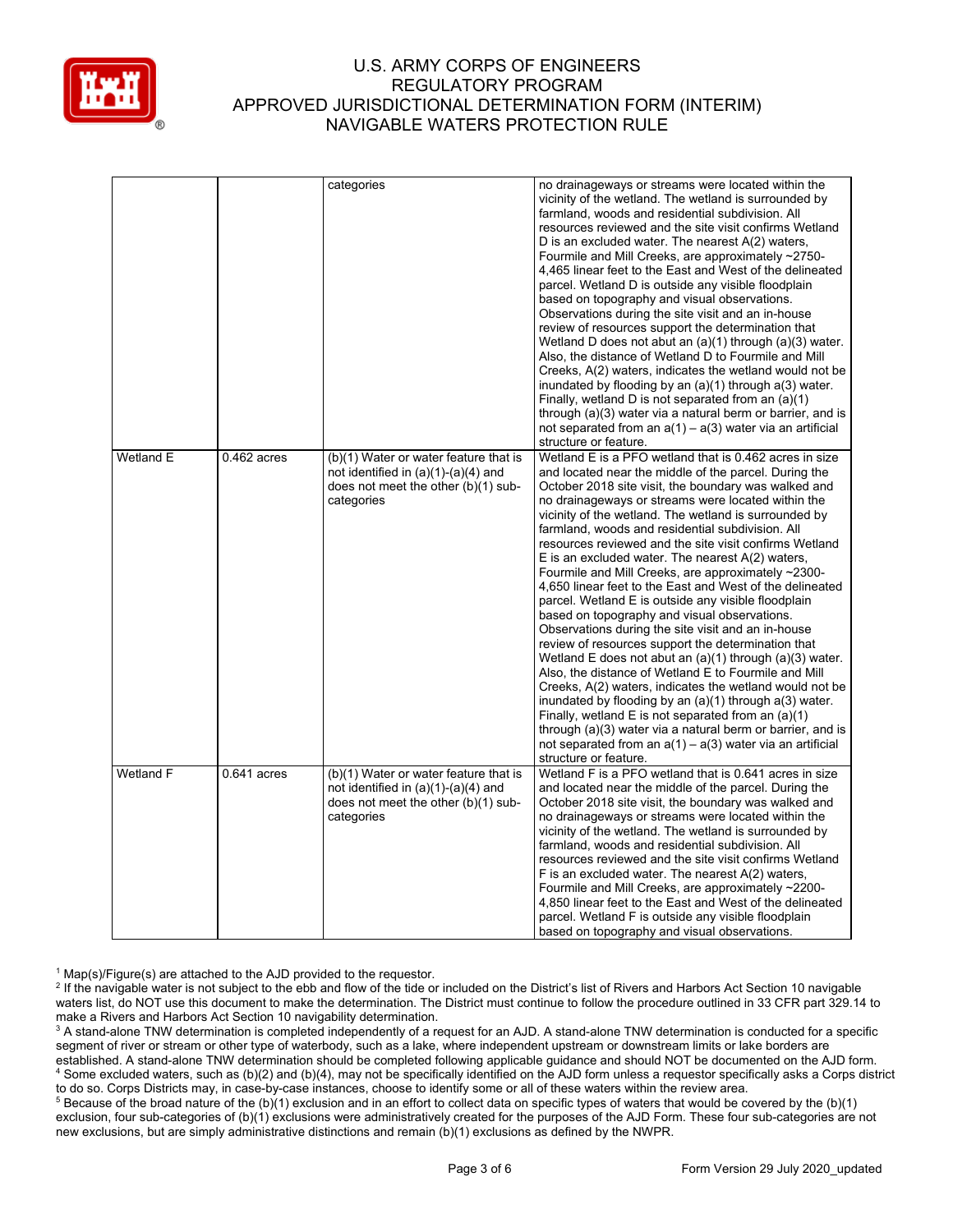

| review of resources support the determination that<br>Wetland F does not abut an $(a)(1)$ through $(a)(3)$ water.<br>Also, the distance of Wetland F to Fourmile and Mill<br>inundated by flooding by an $(a)(1)$ through $a(3)$ water.<br>Finally, wetland F is not separated from an $(a)(1)$<br>through (a)(3) water via a natural berm or barrier, and is<br>not separated from an $a(1) - a(3)$ water via an artificial<br>structure or feature.<br>Wetland G<br>Wetland G is a PFO wetland that is 0.647 acres in size<br>$0.647$ acres<br>(b)(1) Water or water feature that is<br>not identified in $(a)(1)-(a)(4)$ and<br>and located near the middle of the parcel. During the<br>does not meet the other (b)(1) sub-<br>October 2018 site visit, the boundary was walked and<br>categories<br>no drainageways or streams were located within the<br>vicinity of the wetland. The wetland is surrounded by<br>farmland, woods and residential subdivision. All<br>resources reviewed and the site visit confirms Wetland<br>G is an excluded water. The nearest A(2) waters,<br>Fourmile and Mill Creeks, are approximately ~2200-<br>4,800 linear feet to the East and West of the delineated<br>parcel. Wetland G is outside any visible floodplain<br>based on topography and visual observations.<br>Observations during the site visit and an in-house<br>review of resources support the determination that<br>Wetland G does not abut an $(a)(1)$ through $(a)(3)$ water.<br>Also, the distance of Wetland G to Fourmile and Mill<br>Creeks, A(2) waters, indicates the wetland would not be<br>inundated by flooding by an $(a)(1)$ through $a(3)$ water.<br>Finally, wetland G is not separated from an (a)(1)<br>through (a)(3) water via a natural berm or barrier, and is<br>not separated from an $a(1) - a(3)$ water via an artificial<br>structure or feature.<br>Wetland K<br>Wetland K is a PFO wetland that is 0.144 acres in size<br>$0.144$ acres<br>(b)(1) Water or water feature that is<br>not identified in $(a)(1)-(a)(4)$ and<br>and located near the middle of the parcel. During the<br>does not meet the other (b)(1) sub-<br>October 2018 site visit, the boundary was walked and<br>categories<br>no drainageways or streams were located within the<br>vicinity of the wetland. The wetland is surrounded by<br>farmland, woods and residential subdivision. All<br>resources reviewed and the site visit confirms Wetland<br>K is an excluded water. The nearest $A(2)$ waters,<br>Fourmile and Mill Creeks, are approximately ~2505-<br>4,462 linear feet to the East and West of the delineated<br>parcel. Wetland K is outside any visible floodplain<br>based on topography and visual observations.<br>Observations during the site visit and an in-house | review of resources support the determination that<br>Wetland K does not abut an (a)(1) through (a)(3) water.<br>Also, the distance of Wetland K to Fourmile and Mill<br>Creeks, A(2) waters, indicates the wetland would not be<br>inundated by flooding by an $(a)(1)$ through $a(3)$ water.<br>Finally, wetland K is not separated from an $(a)(1)$<br>through (a)(3) water via a natural berm or barrier, and is |  | Observations during the site visit and an in-house |
|-----------------------------------------------------------------------------------------------------------------------------------------------------------------------------------------------------------------------------------------------------------------------------------------------------------------------------------------------------------------------------------------------------------------------------------------------------------------------------------------------------------------------------------------------------------------------------------------------------------------------------------------------------------------------------------------------------------------------------------------------------------------------------------------------------------------------------------------------------------------------------------------------------------------------------------------------------------------------------------------------------------------------------------------------------------------------------------------------------------------------------------------------------------------------------------------------------------------------------------------------------------------------------------------------------------------------------------------------------------------------------------------------------------------------------------------------------------------------------------------------------------------------------------------------------------------------------------------------------------------------------------------------------------------------------------------------------------------------------------------------------------------------------------------------------------------------------------------------------------------------------------------------------------------------------------------------------------------------------------------------------------------------------------------------------------------------------------------------------------------------------------------------------------------------------------------------------------------------------------------------------------------------------------------------------------------------------------------------------------------------------------------------------------------------------------------------------------------------------------------------------------------------------------------------------------------------------------------------------------------------------------------------------------------------------------------------------------------------------------------------------------------------------------------------------------|----------------------------------------------------------------------------------------------------------------------------------------------------------------------------------------------------------------------------------------------------------------------------------------------------------------------------------------------------------------------------------------------------------------------|--|----------------------------------------------------|
|                                                                                                                                                                                                                                                                                                                                                                                                                                                                                                                                                                                                                                                                                                                                                                                                                                                                                                                                                                                                                                                                                                                                                                                                                                                                                                                                                                                                                                                                                                                                                                                                                                                                                                                                                                                                                                                                                                                                                                                                                                                                                                                                                                                                                                                                                                                                                                                                                                                                                                                                                                                                                                                                                                                                                                                                           |                                                                                                                                                                                                                                                                                                                                                                                                                      |  |                                                    |
| Creeks, A(2) waters, indicates the wetland would not be                                                                                                                                                                                                                                                                                                                                                                                                                                                                                                                                                                                                                                                                                                                                                                                                                                                                                                                                                                                                                                                                                                                                                                                                                                                                                                                                                                                                                                                                                                                                                                                                                                                                                                                                                                                                                                                                                                                                                                                                                                                                                                                                                                                                                                                                                                                                                                                                                                                                                                                                                                                                                                                                                                                                                   |                                                                                                                                                                                                                                                                                                                                                                                                                      |  |                                                    |
|                                                                                                                                                                                                                                                                                                                                                                                                                                                                                                                                                                                                                                                                                                                                                                                                                                                                                                                                                                                                                                                                                                                                                                                                                                                                                                                                                                                                                                                                                                                                                                                                                                                                                                                                                                                                                                                                                                                                                                                                                                                                                                                                                                                                                                                                                                                                                                                                                                                                                                                                                                                                                                                                                                                                                                                                           |                                                                                                                                                                                                                                                                                                                                                                                                                      |  |                                                    |
|                                                                                                                                                                                                                                                                                                                                                                                                                                                                                                                                                                                                                                                                                                                                                                                                                                                                                                                                                                                                                                                                                                                                                                                                                                                                                                                                                                                                                                                                                                                                                                                                                                                                                                                                                                                                                                                                                                                                                                                                                                                                                                                                                                                                                                                                                                                                                                                                                                                                                                                                                                                                                                                                                                                                                                                                           |                                                                                                                                                                                                                                                                                                                                                                                                                      |  |                                                    |
|                                                                                                                                                                                                                                                                                                                                                                                                                                                                                                                                                                                                                                                                                                                                                                                                                                                                                                                                                                                                                                                                                                                                                                                                                                                                                                                                                                                                                                                                                                                                                                                                                                                                                                                                                                                                                                                                                                                                                                                                                                                                                                                                                                                                                                                                                                                                                                                                                                                                                                                                                                                                                                                                                                                                                                                                           |                                                                                                                                                                                                                                                                                                                                                                                                                      |  |                                                    |
|                                                                                                                                                                                                                                                                                                                                                                                                                                                                                                                                                                                                                                                                                                                                                                                                                                                                                                                                                                                                                                                                                                                                                                                                                                                                                                                                                                                                                                                                                                                                                                                                                                                                                                                                                                                                                                                                                                                                                                                                                                                                                                                                                                                                                                                                                                                                                                                                                                                                                                                                                                                                                                                                                                                                                                                                           |                                                                                                                                                                                                                                                                                                                                                                                                                      |  |                                                    |
|                                                                                                                                                                                                                                                                                                                                                                                                                                                                                                                                                                                                                                                                                                                                                                                                                                                                                                                                                                                                                                                                                                                                                                                                                                                                                                                                                                                                                                                                                                                                                                                                                                                                                                                                                                                                                                                                                                                                                                                                                                                                                                                                                                                                                                                                                                                                                                                                                                                                                                                                                                                                                                                                                                                                                                                                           |                                                                                                                                                                                                                                                                                                                                                                                                                      |  |                                                    |
|                                                                                                                                                                                                                                                                                                                                                                                                                                                                                                                                                                                                                                                                                                                                                                                                                                                                                                                                                                                                                                                                                                                                                                                                                                                                                                                                                                                                                                                                                                                                                                                                                                                                                                                                                                                                                                                                                                                                                                                                                                                                                                                                                                                                                                                                                                                                                                                                                                                                                                                                                                                                                                                                                                                                                                                                           |                                                                                                                                                                                                                                                                                                                                                                                                                      |  |                                                    |
|                                                                                                                                                                                                                                                                                                                                                                                                                                                                                                                                                                                                                                                                                                                                                                                                                                                                                                                                                                                                                                                                                                                                                                                                                                                                                                                                                                                                                                                                                                                                                                                                                                                                                                                                                                                                                                                                                                                                                                                                                                                                                                                                                                                                                                                                                                                                                                                                                                                                                                                                                                                                                                                                                                                                                                                                           |                                                                                                                                                                                                                                                                                                                                                                                                                      |  |                                                    |
|                                                                                                                                                                                                                                                                                                                                                                                                                                                                                                                                                                                                                                                                                                                                                                                                                                                                                                                                                                                                                                                                                                                                                                                                                                                                                                                                                                                                                                                                                                                                                                                                                                                                                                                                                                                                                                                                                                                                                                                                                                                                                                                                                                                                                                                                                                                                                                                                                                                                                                                                                                                                                                                                                                                                                                                                           |                                                                                                                                                                                                                                                                                                                                                                                                                      |  |                                                    |
|                                                                                                                                                                                                                                                                                                                                                                                                                                                                                                                                                                                                                                                                                                                                                                                                                                                                                                                                                                                                                                                                                                                                                                                                                                                                                                                                                                                                                                                                                                                                                                                                                                                                                                                                                                                                                                                                                                                                                                                                                                                                                                                                                                                                                                                                                                                                                                                                                                                                                                                                                                                                                                                                                                                                                                                                           |                                                                                                                                                                                                                                                                                                                                                                                                                      |  |                                                    |
|                                                                                                                                                                                                                                                                                                                                                                                                                                                                                                                                                                                                                                                                                                                                                                                                                                                                                                                                                                                                                                                                                                                                                                                                                                                                                                                                                                                                                                                                                                                                                                                                                                                                                                                                                                                                                                                                                                                                                                                                                                                                                                                                                                                                                                                                                                                                                                                                                                                                                                                                                                                                                                                                                                                                                                                                           |                                                                                                                                                                                                                                                                                                                                                                                                                      |  |                                                    |
|                                                                                                                                                                                                                                                                                                                                                                                                                                                                                                                                                                                                                                                                                                                                                                                                                                                                                                                                                                                                                                                                                                                                                                                                                                                                                                                                                                                                                                                                                                                                                                                                                                                                                                                                                                                                                                                                                                                                                                                                                                                                                                                                                                                                                                                                                                                                                                                                                                                                                                                                                                                                                                                                                                                                                                                                           |                                                                                                                                                                                                                                                                                                                                                                                                                      |  |                                                    |
|                                                                                                                                                                                                                                                                                                                                                                                                                                                                                                                                                                                                                                                                                                                                                                                                                                                                                                                                                                                                                                                                                                                                                                                                                                                                                                                                                                                                                                                                                                                                                                                                                                                                                                                                                                                                                                                                                                                                                                                                                                                                                                                                                                                                                                                                                                                                                                                                                                                                                                                                                                                                                                                                                                                                                                                                           |                                                                                                                                                                                                                                                                                                                                                                                                                      |  |                                                    |
|                                                                                                                                                                                                                                                                                                                                                                                                                                                                                                                                                                                                                                                                                                                                                                                                                                                                                                                                                                                                                                                                                                                                                                                                                                                                                                                                                                                                                                                                                                                                                                                                                                                                                                                                                                                                                                                                                                                                                                                                                                                                                                                                                                                                                                                                                                                                                                                                                                                                                                                                                                                                                                                                                                                                                                                                           |                                                                                                                                                                                                                                                                                                                                                                                                                      |  |                                                    |
|                                                                                                                                                                                                                                                                                                                                                                                                                                                                                                                                                                                                                                                                                                                                                                                                                                                                                                                                                                                                                                                                                                                                                                                                                                                                                                                                                                                                                                                                                                                                                                                                                                                                                                                                                                                                                                                                                                                                                                                                                                                                                                                                                                                                                                                                                                                                                                                                                                                                                                                                                                                                                                                                                                                                                                                                           |                                                                                                                                                                                                                                                                                                                                                                                                                      |  |                                                    |
|                                                                                                                                                                                                                                                                                                                                                                                                                                                                                                                                                                                                                                                                                                                                                                                                                                                                                                                                                                                                                                                                                                                                                                                                                                                                                                                                                                                                                                                                                                                                                                                                                                                                                                                                                                                                                                                                                                                                                                                                                                                                                                                                                                                                                                                                                                                                                                                                                                                                                                                                                                                                                                                                                                                                                                                                           |                                                                                                                                                                                                                                                                                                                                                                                                                      |  |                                                    |
|                                                                                                                                                                                                                                                                                                                                                                                                                                                                                                                                                                                                                                                                                                                                                                                                                                                                                                                                                                                                                                                                                                                                                                                                                                                                                                                                                                                                                                                                                                                                                                                                                                                                                                                                                                                                                                                                                                                                                                                                                                                                                                                                                                                                                                                                                                                                                                                                                                                                                                                                                                                                                                                                                                                                                                                                           |                                                                                                                                                                                                                                                                                                                                                                                                                      |  |                                                    |
|                                                                                                                                                                                                                                                                                                                                                                                                                                                                                                                                                                                                                                                                                                                                                                                                                                                                                                                                                                                                                                                                                                                                                                                                                                                                                                                                                                                                                                                                                                                                                                                                                                                                                                                                                                                                                                                                                                                                                                                                                                                                                                                                                                                                                                                                                                                                                                                                                                                                                                                                                                                                                                                                                                                                                                                                           |                                                                                                                                                                                                                                                                                                                                                                                                                      |  |                                                    |
|                                                                                                                                                                                                                                                                                                                                                                                                                                                                                                                                                                                                                                                                                                                                                                                                                                                                                                                                                                                                                                                                                                                                                                                                                                                                                                                                                                                                                                                                                                                                                                                                                                                                                                                                                                                                                                                                                                                                                                                                                                                                                                                                                                                                                                                                                                                                                                                                                                                                                                                                                                                                                                                                                                                                                                                                           |                                                                                                                                                                                                                                                                                                                                                                                                                      |  |                                                    |
|                                                                                                                                                                                                                                                                                                                                                                                                                                                                                                                                                                                                                                                                                                                                                                                                                                                                                                                                                                                                                                                                                                                                                                                                                                                                                                                                                                                                                                                                                                                                                                                                                                                                                                                                                                                                                                                                                                                                                                                                                                                                                                                                                                                                                                                                                                                                                                                                                                                                                                                                                                                                                                                                                                                                                                                                           |                                                                                                                                                                                                                                                                                                                                                                                                                      |  |                                                    |
|                                                                                                                                                                                                                                                                                                                                                                                                                                                                                                                                                                                                                                                                                                                                                                                                                                                                                                                                                                                                                                                                                                                                                                                                                                                                                                                                                                                                                                                                                                                                                                                                                                                                                                                                                                                                                                                                                                                                                                                                                                                                                                                                                                                                                                                                                                                                                                                                                                                                                                                                                                                                                                                                                                                                                                                                           |                                                                                                                                                                                                                                                                                                                                                                                                                      |  |                                                    |
|                                                                                                                                                                                                                                                                                                                                                                                                                                                                                                                                                                                                                                                                                                                                                                                                                                                                                                                                                                                                                                                                                                                                                                                                                                                                                                                                                                                                                                                                                                                                                                                                                                                                                                                                                                                                                                                                                                                                                                                                                                                                                                                                                                                                                                                                                                                                                                                                                                                                                                                                                                                                                                                                                                                                                                                                           |                                                                                                                                                                                                                                                                                                                                                                                                                      |  |                                                    |
|                                                                                                                                                                                                                                                                                                                                                                                                                                                                                                                                                                                                                                                                                                                                                                                                                                                                                                                                                                                                                                                                                                                                                                                                                                                                                                                                                                                                                                                                                                                                                                                                                                                                                                                                                                                                                                                                                                                                                                                                                                                                                                                                                                                                                                                                                                                                                                                                                                                                                                                                                                                                                                                                                                                                                                                                           |                                                                                                                                                                                                                                                                                                                                                                                                                      |  |                                                    |
|                                                                                                                                                                                                                                                                                                                                                                                                                                                                                                                                                                                                                                                                                                                                                                                                                                                                                                                                                                                                                                                                                                                                                                                                                                                                                                                                                                                                                                                                                                                                                                                                                                                                                                                                                                                                                                                                                                                                                                                                                                                                                                                                                                                                                                                                                                                                                                                                                                                                                                                                                                                                                                                                                                                                                                                                           |                                                                                                                                                                                                                                                                                                                                                                                                                      |  |                                                    |
|                                                                                                                                                                                                                                                                                                                                                                                                                                                                                                                                                                                                                                                                                                                                                                                                                                                                                                                                                                                                                                                                                                                                                                                                                                                                                                                                                                                                                                                                                                                                                                                                                                                                                                                                                                                                                                                                                                                                                                                                                                                                                                                                                                                                                                                                                                                                                                                                                                                                                                                                                                                                                                                                                                                                                                                                           |                                                                                                                                                                                                                                                                                                                                                                                                                      |  |                                                    |
|                                                                                                                                                                                                                                                                                                                                                                                                                                                                                                                                                                                                                                                                                                                                                                                                                                                                                                                                                                                                                                                                                                                                                                                                                                                                                                                                                                                                                                                                                                                                                                                                                                                                                                                                                                                                                                                                                                                                                                                                                                                                                                                                                                                                                                                                                                                                                                                                                                                                                                                                                                                                                                                                                                                                                                                                           |                                                                                                                                                                                                                                                                                                                                                                                                                      |  |                                                    |
|                                                                                                                                                                                                                                                                                                                                                                                                                                                                                                                                                                                                                                                                                                                                                                                                                                                                                                                                                                                                                                                                                                                                                                                                                                                                                                                                                                                                                                                                                                                                                                                                                                                                                                                                                                                                                                                                                                                                                                                                                                                                                                                                                                                                                                                                                                                                                                                                                                                                                                                                                                                                                                                                                                                                                                                                           |                                                                                                                                                                                                                                                                                                                                                                                                                      |  |                                                    |
|                                                                                                                                                                                                                                                                                                                                                                                                                                                                                                                                                                                                                                                                                                                                                                                                                                                                                                                                                                                                                                                                                                                                                                                                                                                                                                                                                                                                                                                                                                                                                                                                                                                                                                                                                                                                                                                                                                                                                                                                                                                                                                                                                                                                                                                                                                                                                                                                                                                                                                                                                                                                                                                                                                                                                                                                           |                                                                                                                                                                                                                                                                                                                                                                                                                      |  |                                                    |
|                                                                                                                                                                                                                                                                                                                                                                                                                                                                                                                                                                                                                                                                                                                                                                                                                                                                                                                                                                                                                                                                                                                                                                                                                                                                                                                                                                                                                                                                                                                                                                                                                                                                                                                                                                                                                                                                                                                                                                                                                                                                                                                                                                                                                                                                                                                                                                                                                                                                                                                                                                                                                                                                                                                                                                                                           |                                                                                                                                                                                                                                                                                                                                                                                                                      |  |                                                    |
|                                                                                                                                                                                                                                                                                                                                                                                                                                                                                                                                                                                                                                                                                                                                                                                                                                                                                                                                                                                                                                                                                                                                                                                                                                                                                                                                                                                                                                                                                                                                                                                                                                                                                                                                                                                                                                                                                                                                                                                                                                                                                                                                                                                                                                                                                                                                                                                                                                                                                                                                                                                                                                                                                                                                                                                                           |                                                                                                                                                                                                                                                                                                                                                                                                                      |  |                                                    |
|                                                                                                                                                                                                                                                                                                                                                                                                                                                                                                                                                                                                                                                                                                                                                                                                                                                                                                                                                                                                                                                                                                                                                                                                                                                                                                                                                                                                                                                                                                                                                                                                                                                                                                                                                                                                                                                                                                                                                                                                                                                                                                                                                                                                                                                                                                                                                                                                                                                                                                                                                                                                                                                                                                                                                                                                           |                                                                                                                                                                                                                                                                                                                                                                                                                      |  |                                                    |
|                                                                                                                                                                                                                                                                                                                                                                                                                                                                                                                                                                                                                                                                                                                                                                                                                                                                                                                                                                                                                                                                                                                                                                                                                                                                                                                                                                                                                                                                                                                                                                                                                                                                                                                                                                                                                                                                                                                                                                                                                                                                                                                                                                                                                                                                                                                                                                                                                                                                                                                                                                                                                                                                                                                                                                                                           |                                                                                                                                                                                                                                                                                                                                                                                                                      |  |                                                    |
|                                                                                                                                                                                                                                                                                                                                                                                                                                                                                                                                                                                                                                                                                                                                                                                                                                                                                                                                                                                                                                                                                                                                                                                                                                                                                                                                                                                                                                                                                                                                                                                                                                                                                                                                                                                                                                                                                                                                                                                                                                                                                                                                                                                                                                                                                                                                                                                                                                                                                                                                                                                                                                                                                                                                                                                                           |                                                                                                                                                                                                                                                                                                                                                                                                                      |  |                                                    |
|                                                                                                                                                                                                                                                                                                                                                                                                                                                                                                                                                                                                                                                                                                                                                                                                                                                                                                                                                                                                                                                                                                                                                                                                                                                                                                                                                                                                                                                                                                                                                                                                                                                                                                                                                                                                                                                                                                                                                                                                                                                                                                                                                                                                                                                                                                                                                                                                                                                                                                                                                                                                                                                                                                                                                                                                           |                                                                                                                                                                                                                                                                                                                                                                                                                      |  |                                                    |
|                                                                                                                                                                                                                                                                                                                                                                                                                                                                                                                                                                                                                                                                                                                                                                                                                                                                                                                                                                                                                                                                                                                                                                                                                                                                                                                                                                                                                                                                                                                                                                                                                                                                                                                                                                                                                                                                                                                                                                                                                                                                                                                                                                                                                                                                                                                                                                                                                                                                                                                                                                                                                                                                                                                                                                                                           |                                                                                                                                                                                                                                                                                                                                                                                                                      |  |                                                    |
|                                                                                                                                                                                                                                                                                                                                                                                                                                                                                                                                                                                                                                                                                                                                                                                                                                                                                                                                                                                                                                                                                                                                                                                                                                                                                                                                                                                                                                                                                                                                                                                                                                                                                                                                                                                                                                                                                                                                                                                                                                                                                                                                                                                                                                                                                                                                                                                                                                                                                                                                                                                                                                                                                                                                                                                                           |                                                                                                                                                                                                                                                                                                                                                                                                                      |  |                                                    |
|                                                                                                                                                                                                                                                                                                                                                                                                                                                                                                                                                                                                                                                                                                                                                                                                                                                                                                                                                                                                                                                                                                                                                                                                                                                                                                                                                                                                                                                                                                                                                                                                                                                                                                                                                                                                                                                                                                                                                                                                                                                                                                                                                                                                                                                                                                                                                                                                                                                                                                                                                                                                                                                                                                                                                                                                           |                                                                                                                                                                                                                                                                                                                                                                                                                      |  |                                                    |
|                                                                                                                                                                                                                                                                                                                                                                                                                                                                                                                                                                                                                                                                                                                                                                                                                                                                                                                                                                                                                                                                                                                                                                                                                                                                                                                                                                                                                                                                                                                                                                                                                                                                                                                                                                                                                                                                                                                                                                                                                                                                                                                                                                                                                                                                                                                                                                                                                                                                                                                                                                                                                                                                                                                                                                                                           |                                                                                                                                                                                                                                                                                                                                                                                                                      |  |                                                    |
|                                                                                                                                                                                                                                                                                                                                                                                                                                                                                                                                                                                                                                                                                                                                                                                                                                                                                                                                                                                                                                                                                                                                                                                                                                                                                                                                                                                                                                                                                                                                                                                                                                                                                                                                                                                                                                                                                                                                                                                                                                                                                                                                                                                                                                                                                                                                                                                                                                                                                                                                                                                                                                                                                                                                                                                                           |                                                                                                                                                                                                                                                                                                                                                                                                                      |  |                                                    |
|                                                                                                                                                                                                                                                                                                                                                                                                                                                                                                                                                                                                                                                                                                                                                                                                                                                                                                                                                                                                                                                                                                                                                                                                                                                                                                                                                                                                                                                                                                                                                                                                                                                                                                                                                                                                                                                                                                                                                                                                                                                                                                                                                                                                                                                                                                                                                                                                                                                                                                                                                                                                                                                                                                                                                                                                           |                                                                                                                                                                                                                                                                                                                                                                                                                      |  |                                                    |
|                                                                                                                                                                                                                                                                                                                                                                                                                                                                                                                                                                                                                                                                                                                                                                                                                                                                                                                                                                                                                                                                                                                                                                                                                                                                                                                                                                                                                                                                                                                                                                                                                                                                                                                                                                                                                                                                                                                                                                                                                                                                                                                                                                                                                                                                                                                                                                                                                                                                                                                                                                                                                                                                                                                                                                                                           |                                                                                                                                                                                                                                                                                                                                                                                                                      |  |                                                    |
|                                                                                                                                                                                                                                                                                                                                                                                                                                                                                                                                                                                                                                                                                                                                                                                                                                                                                                                                                                                                                                                                                                                                                                                                                                                                                                                                                                                                                                                                                                                                                                                                                                                                                                                                                                                                                                                                                                                                                                                                                                                                                                                                                                                                                                                                                                                                                                                                                                                                                                                                                                                                                                                                                                                                                                                                           |                                                                                                                                                                                                                                                                                                                                                                                                                      |  |                                                    |
|                                                                                                                                                                                                                                                                                                                                                                                                                                                                                                                                                                                                                                                                                                                                                                                                                                                                                                                                                                                                                                                                                                                                                                                                                                                                                                                                                                                                                                                                                                                                                                                                                                                                                                                                                                                                                                                                                                                                                                                                                                                                                                                                                                                                                                                                                                                                                                                                                                                                                                                                                                                                                                                                                                                                                                                                           |                                                                                                                                                                                                                                                                                                                                                                                                                      |  |                                                    |
|                                                                                                                                                                                                                                                                                                                                                                                                                                                                                                                                                                                                                                                                                                                                                                                                                                                                                                                                                                                                                                                                                                                                                                                                                                                                                                                                                                                                                                                                                                                                                                                                                                                                                                                                                                                                                                                                                                                                                                                                                                                                                                                                                                                                                                                                                                                                                                                                                                                                                                                                                                                                                                                                                                                                                                                                           |                                                                                                                                                                                                                                                                                                                                                                                                                      |  |                                                    |
|                                                                                                                                                                                                                                                                                                                                                                                                                                                                                                                                                                                                                                                                                                                                                                                                                                                                                                                                                                                                                                                                                                                                                                                                                                                                                                                                                                                                                                                                                                                                                                                                                                                                                                                                                                                                                                                                                                                                                                                                                                                                                                                                                                                                                                                                                                                                                                                                                                                                                                                                                                                                                                                                                                                                                                                                           |                                                                                                                                                                                                                                                                                                                                                                                                                      |  |                                                    |
|                                                                                                                                                                                                                                                                                                                                                                                                                                                                                                                                                                                                                                                                                                                                                                                                                                                                                                                                                                                                                                                                                                                                                                                                                                                                                                                                                                                                                                                                                                                                                                                                                                                                                                                                                                                                                                                                                                                                                                                                                                                                                                                                                                                                                                                                                                                                                                                                                                                                                                                                                                                                                                                                                                                                                                                                           |                                                                                                                                                                                                                                                                                                                                                                                                                      |  |                                                    |
|                                                                                                                                                                                                                                                                                                                                                                                                                                                                                                                                                                                                                                                                                                                                                                                                                                                                                                                                                                                                                                                                                                                                                                                                                                                                                                                                                                                                                                                                                                                                                                                                                                                                                                                                                                                                                                                                                                                                                                                                                                                                                                                                                                                                                                                                                                                                                                                                                                                                                                                                                                                                                                                                                                                                                                                                           |                                                                                                                                                                                                                                                                                                                                                                                                                      |  |                                                    |
|                                                                                                                                                                                                                                                                                                                                                                                                                                                                                                                                                                                                                                                                                                                                                                                                                                                                                                                                                                                                                                                                                                                                                                                                                                                                                                                                                                                                                                                                                                                                                                                                                                                                                                                                                                                                                                                                                                                                                                                                                                                                                                                                                                                                                                                                                                                                                                                                                                                                                                                                                                                                                                                                                                                                                                                                           |                                                                                                                                                                                                                                                                                                                                                                                                                      |  |                                                    |
|                                                                                                                                                                                                                                                                                                                                                                                                                                                                                                                                                                                                                                                                                                                                                                                                                                                                                                                                                                                                                                                                                                                                                                                                                                                                                                                                                                                                                                                                                                                                                                                                                                                                                                                                                                                                                                                                                                                                                                                                                                                                                                                                                                                                                                                                                                                                                                                                                                                                                                                                                                                                                                                                                                                                                                                                           |                                                                                                                                                                                                                                                                                                                                                                                                                      |  |                                                    |
|                                                                                                                                                                                                                                                                                                                                                                                                                                                                                                                                                                                                                                                                                                                                                                                                                                                                                                                                                                                                                                                                                                                                                                                                                                                                                                                                                                                                                                                                                                                                                                                                                                                                                                                                                                                                                                                                                                                                                                                                                                                                                                                                                                                                                                                                                                                                                                                                                                                                                                                                                                                                                                                                                                                                                                                                           |                                                                                                                                                                                                                                                                                                                                                                                                                      |  |                                                    |
|                                                                                                                                                                                                                                                                                                                                                                                                                                                                                                                                                                                                                                                                                                                                                                                                                                                                                                                                                                                                                                                                                                                                                                                                                                                                                                                                                                                                                                                                                                                                                                                                                                                                                                                                                                                                                                                                                                                                                                                                                                                                                                                                                                                                                                                                                                                                                                                                                                                                                                                                                                                                                                                                                                                                                                                                           |                                                                                                                                                                                                                                                                                                                                                                                                                      |  |                                                    |
|                                                                                                                                                                                                                                                                                                                                                                                                                                                                                                                                                                                                                                                                                                                                                                                                                                                                                                                                                                                                                                                                                                                                                                                                                                                                                                                                                                                                                                                                                                                                                                                                                                                                                                                                                                                                                                                                                                                                                                                                                                                                                                                                                                                                                                                                                                                                                                                                                                                                                                                                                                                                                                                                                                                                                                                                           |                                                                                                                                                                                                                                                                                                                                                                                                                      |  |                                                    |
|                                                                                                                                                                                                                                                                                                                                                                                                                                                                                                                                                                                                                                                                                                                                                                                                                                                                                                                                                                                                                                                                                                                                                                                                                                                                                                                                                                                                                                                                                                                                                                                                                                                                                                                                                                                                                                                                                                                                                                                                                                                                                                                                                                                                                                                                                                                                                                                                                                                                                                                                                                                                                                                                                                                                                                                                           | not separated from an $a(1) - a(3)$ water via an artificial                                                                                                                                                                                                                                                                                                                                                          |  |                                                    |

 $1$  Map(s)/Figure(s) are attached to the AJD provided to the requestor.

<sup>2</sup> If the navigable water is not subject to the ebb and flow of the tide or included on the District's list of Rivers and Harbors Act Section 10 navigable waters list, do NOT use this document to make the determination. The District must continue to follow the procedure outlined in 33 CFR part 329.14 to make a Rivers and Harbors Act Section 10 navigability determination.

<sup>3</sup> A stand-alone TNW determination is completed independently of a request for an AJD. A stand-alone TNW determination is conducted for a specific segment of river or stream or other type of waterbody, such as a lake, where independent upstream or downstream limits or lake borders are established. A stand-alone TNW determination should be completed following applicable guidance and should NOT be documented on the AJD form. <sup>4</sup> Some excluded waters, such as (b)(2) and (b)(4), may not be specifically identified on the AJD form unless a requestor specifically asks a Corps district to do so. Corps Districts may, in case-by-case instances, choose to identify some or all of these waters within the review area.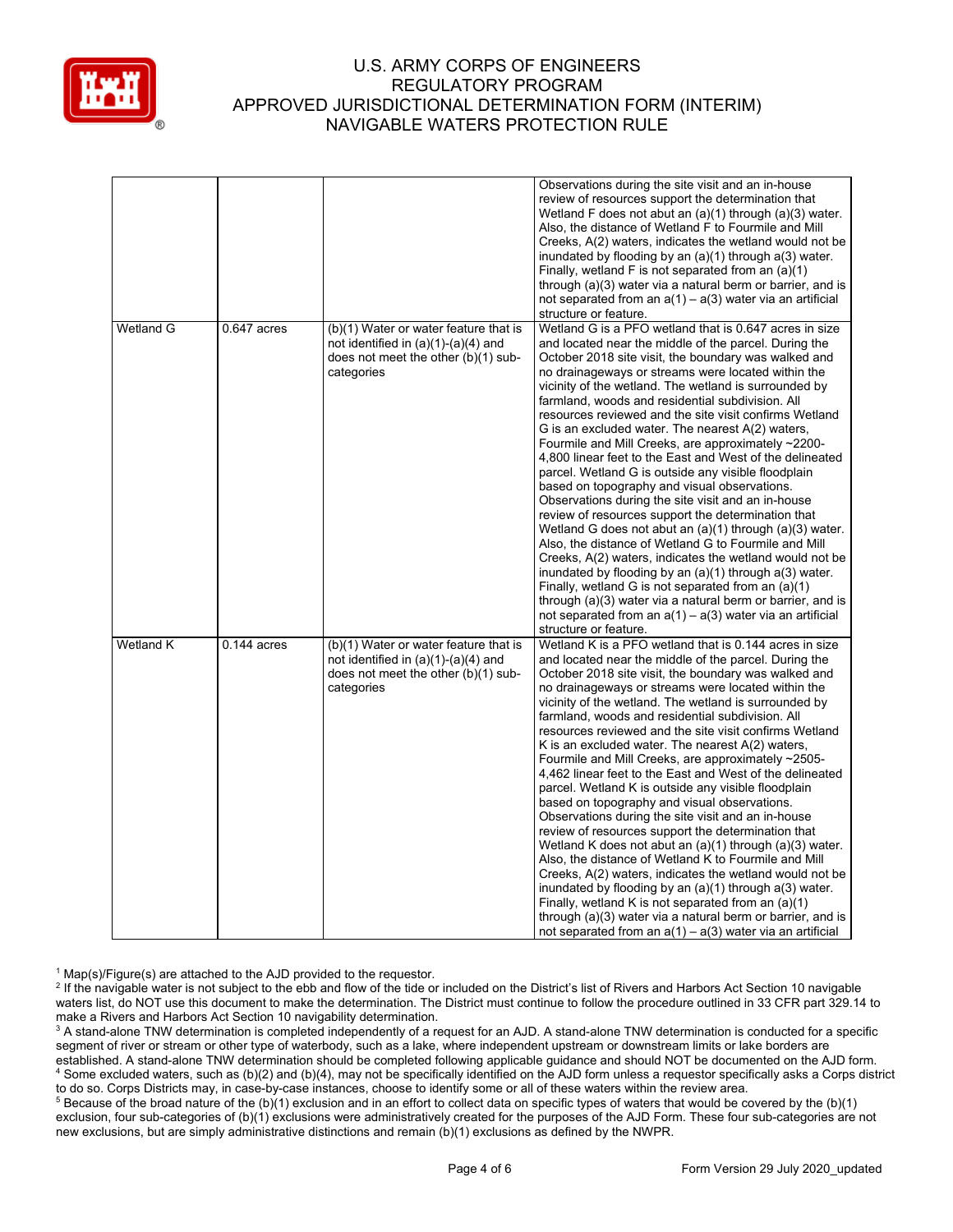

structure or feature.

# **III. SUPPORTING INFORMATION**

- **A. Select/enter all resources** that were used to aid in this determination and attach data/maps to this document and/or references/citations in the administrative record, as appropriate.
	- **\_X\_** Information submitted by, or on behalf of, the applicant/consultant: Wetland delineation conducted by Environmental Resources, LLC, was submitted on June 11, 2018 with accurate, completed data sheets, photographs, NWI map, web soil survey with hydric soil ratings and other supporting information.
	- **\_\_\_** Data sheets prepared by the Corps: *Title(s) and/or date(s).*
	- **\_\_\_** Photographs: *(NA, aerial, other, aerial and other) Title(s) and/or date(s).*
	- **\_X\_** Corps Site visit(s) conducted on: October 2018
	- **\_\_\_** Previous Jurisdictional Determinations (AJDs or PJDs): *ORM Number(s) and date(s).*
	- **\_\_\_** Antecedent Precipitation Tool: *provide detailed discussion in Section III.B.*
	- **\_X\_** USDA NRCS Soil Survey: NRCS/USDA Web Soil Survey Reviewed September 10, 2020
	- **\_\_X** USFWS NWI maps: USFWS Wetland Mapper Reviewed September 10, 2020
	- **\_X\_** USGS topographic maps: USGS Ontario Quad Reviewed September 10, 2020

#### **Other data sources used to aid in this determination:**

| Data Source (select)       | Name and/or date and other relevant information                                            |
|----------------------------|--------------------------------------------------------------------------------------------|
| <b>USGS Sources</b>        | N/A.                                                                                       |
| <b>USDA Sources</b>        | N/A.                                                                                       |
| <b>NOAA Sources</b>        | N/A.                                                                                       |
| <b>USACE Sources</b>       | N/A.                                                                                       |
| State/Local/Tribal Sources | NYSDEC Environmental Resource Mapper – Reviewed September 10, 2020; a portion of regulated |
|                            | State wetland ON-8 is in the Southern portion of the delineated parcel.                    |
| Other Sources              | N/A.                                                                                       |

B. **Typical year assessment(s):** N/A

#### **C. Additional comments to support AJD:**

**The site visit confirmed the conditions and wetland boundaries described in the delineation report and support documents/maps. The delineated parcel is an undeveloped parcel that is surrounded by farms and residential development. During the October 2018 site visit, the wetland boundaries were walked and no drainageways or streams were located on the delineated parcel or within the vicinity of the wetlands. A review of in-house resources, USFWS NWI Maps, USGS Quad Map and NRCS Web Soil Survey and indicated no mapped wetlands or streams are located within the vicinity of the delineated parcel. A review of the NYSDEC Environmental Resource mapper indicated a portion of State regulated wetland ON-3 is located on the Southern portion of the parcel All resources reviewed support the determination that Wetlands A, B, D, E, F, G and K don't directly abut an A(1)-A(3) waters, are not separated from** 

 $1$  Map(s)/Figure(s) are attached to the AJD provided to the requestor.

<sup>&</sup>lt;sup>2</sup> If the navigable water is not subject to the ebb and flow of the tide or included on the District's list of Rivers and Harbors Act Section 10 navigable waters list, do NOT use this document to make the determination. The District must continue to follow the procedure outlined in 33 CFR part 329.14 to make a Rivers and Harbors Act Section 10 navigability determination.

<sup>&</sup>lt;sup>3</sup> A stand-alone TNW determination is completed independently of a request for an AJD. A stand-alone TNW determination is conducted for a specific segment of river or stream or other type of waterbody, such as a lake, where independent upstream or downstream limits or lake borders are established. A stand-alone TNW determination should be completed following applicable guidance and should NOT be documented on the AJD form. <sup>4</sup> Some excluded waters, such as (b)(2) and (b)(4), may not be specifically identified on the AJD form unless a requestor specifically asks a Corps district to do so. Corps Districts may, in case-by-case instances, choose to identify some or all of these waters within the review area.

 $5$  Because of the broad nature of the (b)(1) exclusion and in an effort to collect data on specific types of waters that would be covered by the (b)(1) exclusion, four sub-categories of (b)(1) exclusions were administratively created for the purposes of the AJD Form. These four sub-categories are not new exclusions, but are simply administrative distinctions and remain (b)(1) exclusions as defined by the NWPR.